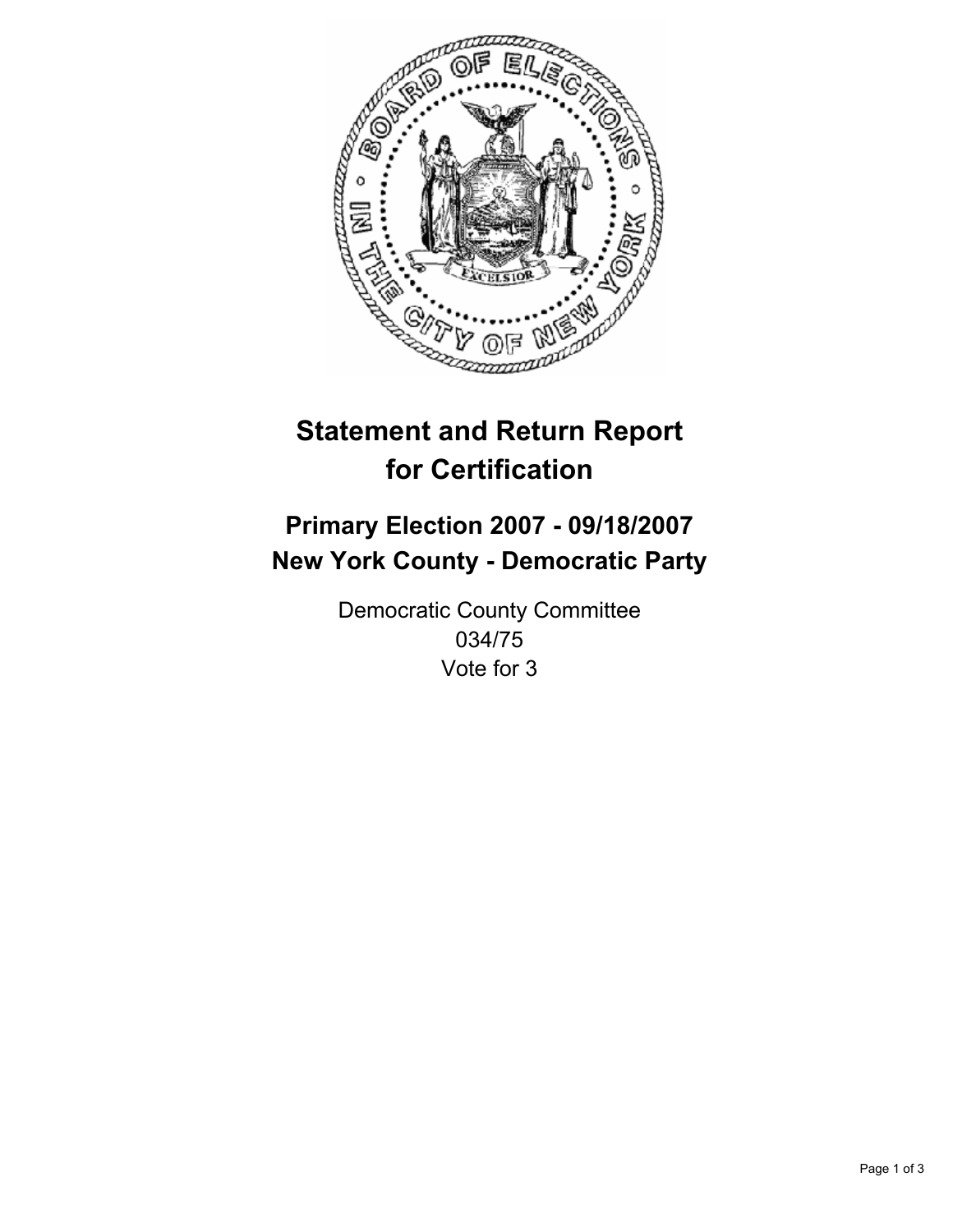

#### **Assembly District 75**

| <b>EMERGENCY</b>          |     |
|---------------------------|-----|
| ABSENTEE/MILITARY         | 5   |
| AFFIDAVIT                 | 0   |
| <b>GOLDIE A GOLD</b>      | 58  |
| <b>BLANCHE HUTCHERSON</b> | 35  |
| <b>GERALDINE RUSSO</b>    | 31  |
| <b>KATHARINE ROBERTS</b>  | 73  |
| <b>JANET WEINBERG</b>     | 65  |
| REBECCA COOPERMAN         | 68  |
| <b>Total Votes</b>        | 330 |
|                           |     |